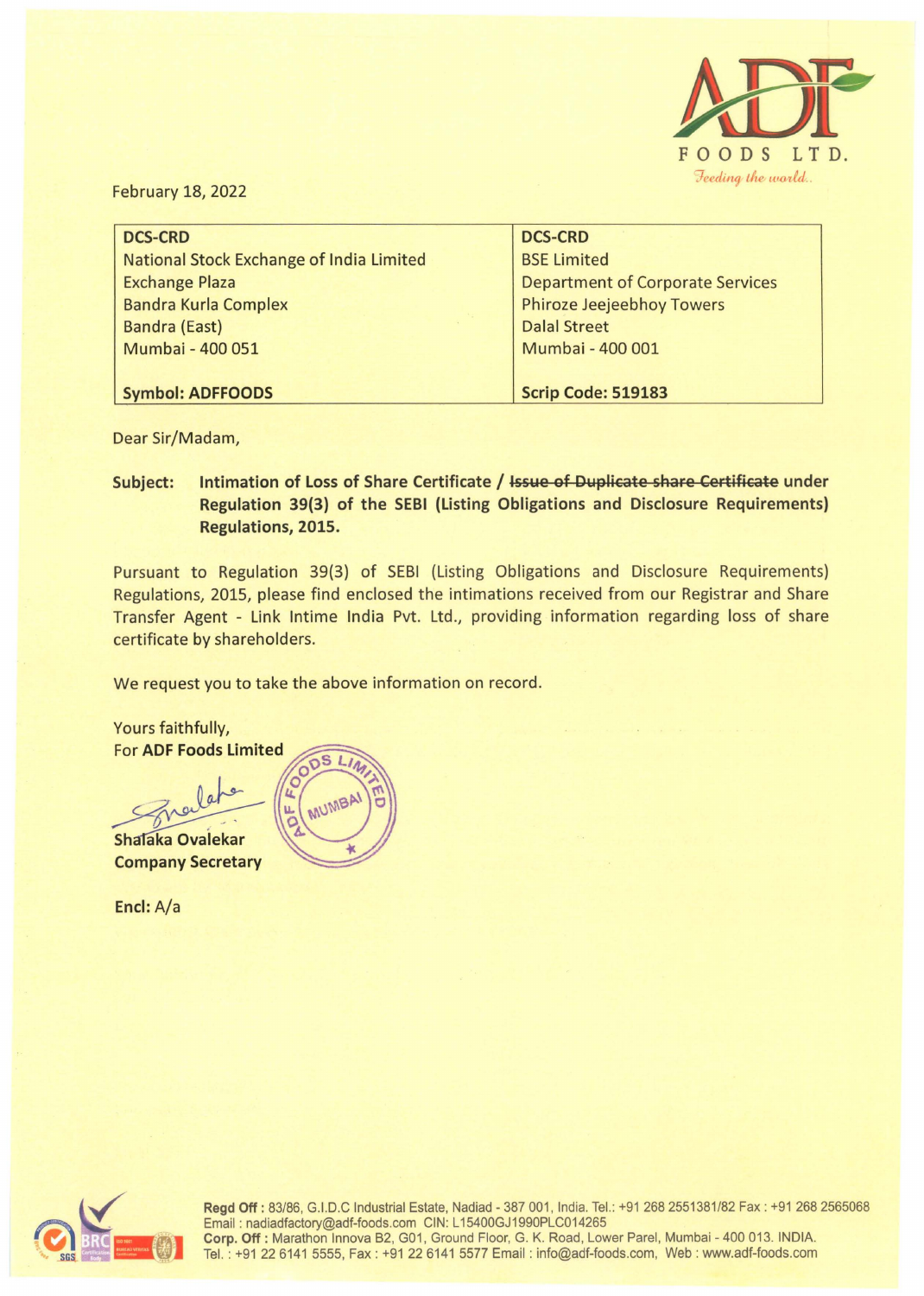| From:               | instamisreports@linkintime.co.in                                            |
|---------------------|-----------------------------------------------------------------------------|
| Sent:               | 18 February 2022 04:01                                                      |
| To:                 | secretarial@adf-foods.com; csasst@adf-foods.com; co_secretary@adf-foods.com |
| Cc:                 | saili.lad@linkintime.co.in; sharmila.amin@linkintime.co.in                  |
| Subject:            | Stop Transfer Intimation under Regulation 39(3) of SEBI LODR (2015)         |
| <b>Attachments:</b> | ID17493.pdf                                                                 |

Dear Team,

As per the Regulation 39(3) of SEBI (Listing obligations and disclosure requirement), Regulation 2015, we are sending herewith information pertaining to Stop Transfer which we have already noted in our database. Please find attached letter received from the Investor.

## **Client Name : ADF Foods Limited**

| <b>Stop Transfer</b><br>Date | <b>Folio No</b> | <b>Name</b>                        | <b>Certificate</b><br>No. | <b>Distinctive</b><br>No. | No. of<br><b>Shares</b> | Reason            |
|------------------------------|-----------------|------------------------------------|---------------------------|---------------------------|-------------------------|-------------------|
| 17 Feb<br>2022               | N010904         | <b>MITA SANJAY</b><br><b>DESAI</b> | 7538                      | 753071 -<br>753170        | 100                     | Lost By<br>Holder |

Regards Link Intime India Pvt Ltd.

This is an auto generated report.